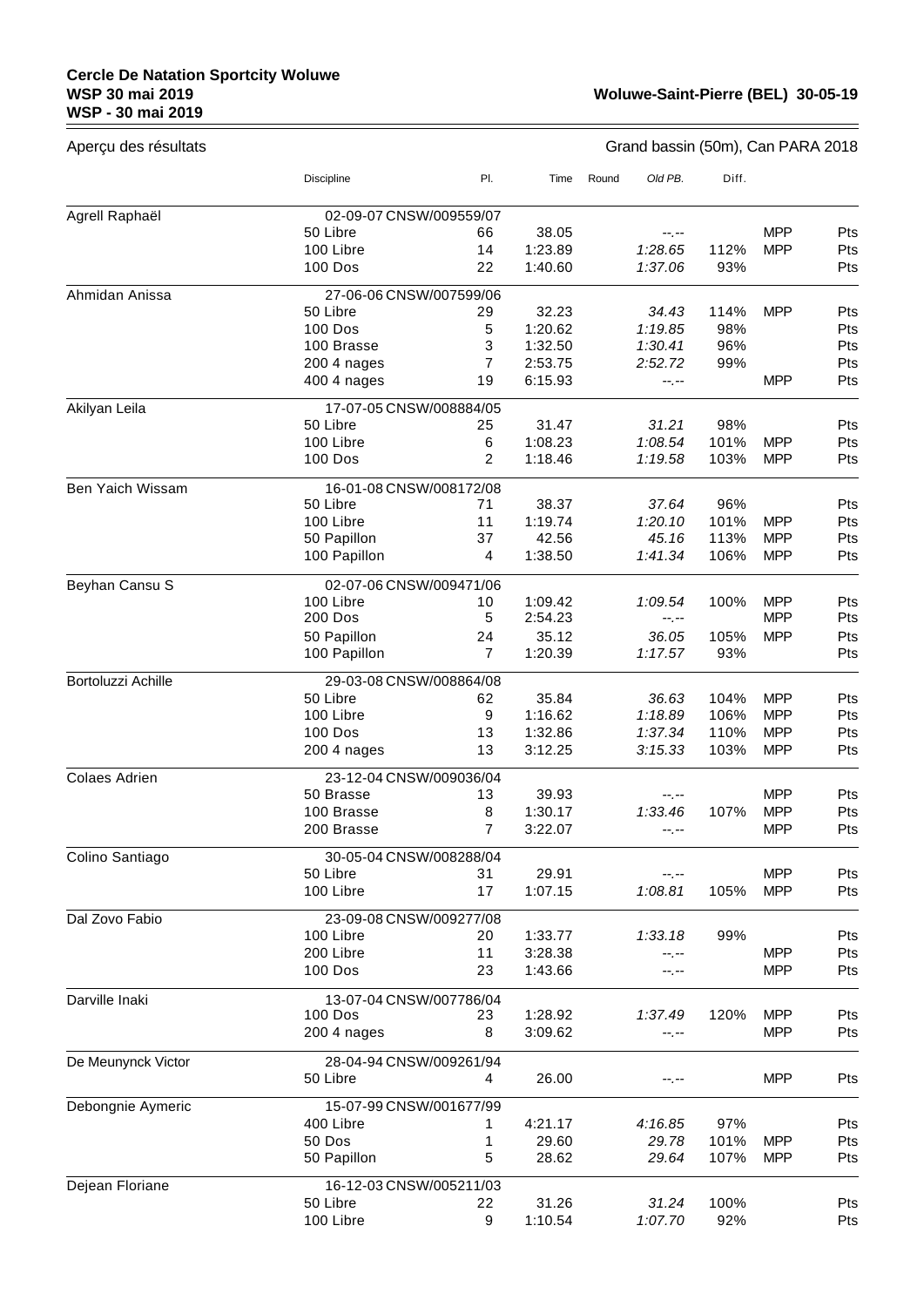| Desrumaux Luna         | 05-09-08 CNSW/008993/08 |    |         |         |      |            |     |  |  |  |  |
|------------------------|-------------------------|----|---------|---------|------|------------|-----|--|--|--|--|
|                        | 50 Libre                | 30 | 32.43   | 35.57   | 120% | <b>MPP</b> | Pts |  |  |  |  |
|                        | 100 Libre               | 2  | 1:11.19 | 1:15.39 | 112% | <b>MPP</b> | Pts |  |  |  |  |
|                        | 200 Libre               | 2  | 2:36.26 | 2:48.60 | 116% | <b>MPP</b> | Pts |  |  |  |  |
|                        | 100 Papillon            | 1  | 1:29.35 | 1:32.71 | 108% | <b>MPP</b> | Pts |  |  |  |  |
| Dufays Louis           | 28-06-04 CNSW/007020/04 |    |         |         |      |            |     |  |  |  |  |
|                        | 50 Libre                | 18 | 28.97   | 30.26   | 109% | <b>MPP</b> | Pts |  |  |  |  |
|                        | 100 Libre               | 11 | 1:02.49 | 1:01.76 | 98%  |            | Pts |  |  |  |  |
|                        | 200 Libre               | 4  | 2:12.89 | 2:17.94 | 108% | <b>MPP</b> | Pts |  |  |  |  |
|                        | 50 Dos                  | 4  | 32.64   | 32.91   | 102% | <b>MPP</b> | Pts |  |  |  |  |
|                        | 100 Dos                 | 5  | 1:09.65 | 1:10.88 | 104% | <b>MPP</b> | Pts |  |  |  |  |
| Dupuis Morgane         | 13-07-91 CNSW/008296/91 |    |         |         |      |            |     |  |  |  |  |
|                        | <b>100 Dos</b>          | 10 | 1:30.68 | 1:35.39 | 111% | <b>MPP</b> | Pts |  |  |  |  |
|                        | 50 Papillon             | 29 | 35.78   | 36.14   | 102% | <b>MPP</b> | Pts |  |  |  |  |
| <b>Duret Charlotte</b> | 20-07-04 CNSW/007687/04 |    |         |         |      |            |     |  |  |  |  |
|                        | 100 Libre               | 15 | 1:20.98 | 1:22.32 | 103% | <b>MPP</b> | Pts |  |  |  |  |
|                        | 50 Brasse               | 30 | 45.45   | --.--   |      | <b>MPP</b> | Pts |  |  |  |  |
| <b>Duthoit Quentin</b> | 01-03-03 CNSW/006362/03 |    |         |         |      |            |     |  |  |  |  |
|                        | <b>100 Dos</b>          | 12 | 1:12.65 | 1:13.46 | 102% | <b>MPP</b> | Pts |  |  |  |  |
|                        | 50 Papillon             | 21 | 31.77   | 34.46   | 118% | <b>MPP</b> | Pts |  |  |  |  |
| Fabiani Ginevra        | 03-03-05 CNSW/008926/05 |    |         |         |      |            |     |  |  |  |  |
|                        | 50 Libre                | 16 | 30.57   | 31.26   | 105% | <b>MPP</b> | Pts |  |  |  |  |
|                        | 100 Libre               | 5  | 1:08.01 | 1:08.11 | 100% | <b>MPP</b> | Pts |  |  |  |  |
|                        | 200 Libre               | 2  | 2:25.03 | 2:34.57 | 114% | <b>MPP</b> | Pts |  |  |  |  |
|                        | 400 Libre               | 5  | 5:04.26 | 5:10.64 | 104% | <b>MPP</b> | Pts |  |  |  |  |
|                        | 50 Dos                  | 9  | 36.69   | 39.13   | 114% | <b>MPP</b> | Pts |  |  |  |  |
| Fobe Romain            | 23-10-03 CNSW/006227/03 |    |         |         |      |            |     |  |  |  |  |
|                        | 50 Libre                | 22 | 29.24   | 29.01   | 98%  |            | Pts |  |  |  |  |
|                        | 100 Dos                 | 13 | 1:13.70 | 1:12.17 | 96%  |            | Pts |  |  |  |  |
|                        | 200 Dos                 | 3  | 2:39.16 | 2:45.92 | 109% | <b>MPP</b> | Pts |  |  |  |  |
|                        | 100 Papillon            | 6  | 1:10.54 | 1:10.39 | 100% |            | Pts |  |  |  |  |
| Francke Alexandra      | 31-01-05 CNSW/005129/05 |    |         |         |      |            |     |  |  |  |  |
|                        | 50 Libre                | 17 | 30.78   | 32.12   | 109% | <b>MPP</b> | Pts |  |  |  |  |
|                        | 200 Libre               | 3  | 2:25.66 | 2:26.25 | 101% | <b>MPP</b> | Pts |  |  |  |  |
|                        | 50 Dos                  | 14 | 38.81   | 38.91   | 101% | <b>MPP</b> | Pts |  |  |  |  |
|                        | 400 4 nages             | 13 | 5:49.40 | 5:49.86 | 100% | <b>MPP</b> | Pts |  |  |  |  |
| Gérard Lou             | 07-06-04 CNSW/007849/04 |    |         |         |      |            |     |  |  |  |  |
|                        | 50 Libre                | 50 | 33.76   | --.--   |      | <b>MPP</b> | Pts |  |  |  |  |
|                        | 100 Libre               | 13 | 1:14.93 | 1:23.06 | 123% | <b>MPP</b> | Pts |  |  |  |  |
| <b>Gilet Mathis</b>    | 24-04-05 CNSW/005968/05 |    |         |         |      |            |     |  |  |  |  |
|                        | 50 Libre                | 25 | 29.56   | 30.46   | 106% | <b>MPP</b> | Pts |  |  |  |  |
|                        | 100 Libre               | 4  | 1:04.50 | 1:04.72 | 101% | <b>MPP</b> | Pts |  |  |  |  |
| Gries Laure            | 28-06-04 CNSW/008568/04 |    |         |         |      |            |     |  |  |  |  |
|                        | 50 Libre                | 3  | 28.97   | 29.07   | 101% | <b>MPP</b> | Pts |  |  |  |  |
|                        | 400 Libre               | 1  | 4:36.05 | 4:36.17 | 100% | <b>MPP</b> | Pts |  |  |  |  |
|                        | 100 Papillon            | 3  | 1:10.11 | --.--   |      | <b>MPP</b> | Pts |  |  |  |  |
|                        | 200 4 nages             | 2  | 2:32.34 | --.--   |      | <b>MPP</b> | Pts |  |  |  |  |
| Haggard Bruno          | 07-01-08 CNSW/007601/08 |    |         |         |      |            |     |  |  |  |  |
|                        | 50 Libre                | 50 | 32.89   | 34.07   | 107% | <b>MPP</b> | Pts |  |  |  |  |
|                        | 100 Dos                 | 2  | 1:21.98 | 1:21.76 | 99%  |            | Pts |  |  |  |  |
|                        | 100 Brasse              | 1  | 1:34.10 | 1:34.37 | 101% | <b>MPP</b> | Pts |  |  |  |  |
|                        | 200 4 nages             | 1  | 2:49.06 | 2:48.69 | 100% |            | Pts |  |  |  |  |
| <b>Haggard Esme</b>    | 29-01-11 CNSW/009411/11 |    |         |         |      |            |     |  |  |  |  |
|                        | 100 Libre               | 1  | 1:38.14 | 1:39.53 | 103% | <b>MPP</b> | Pts |  |  |  |  |
|                        | 50 Dos                  | 1  | 54.52   | --.--   |      | <b>MPP</b> | Pts |  |  |  |  |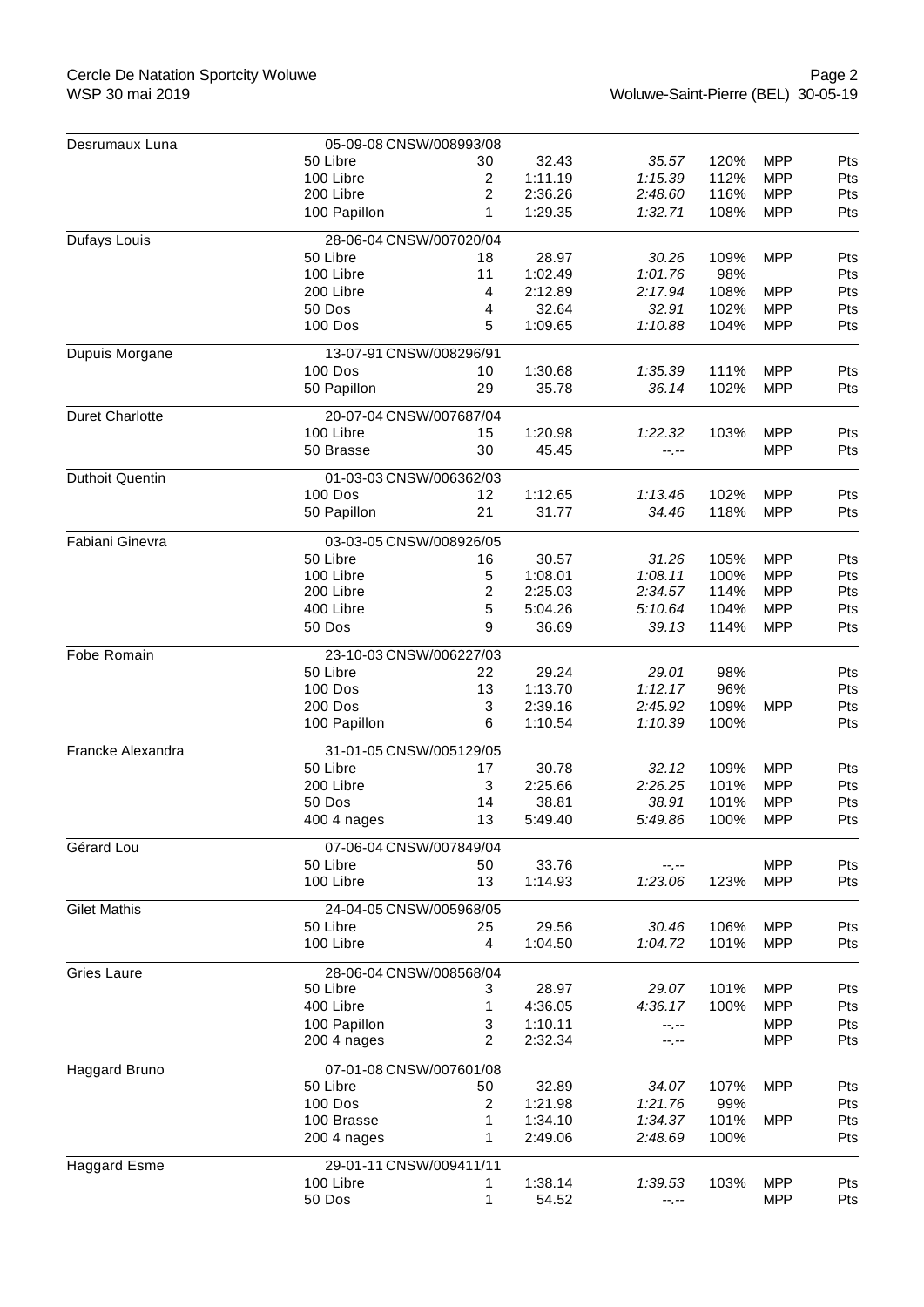| Haggard Hugo       | 02-02-06 CNSW/007602/06    |                |                  |                |      |            |            |
|--------------------|----------------------------|----------------|------------------|----------------|------|------------|------------|
|                    | 50 Libre                   | 19             | 29.06            | 30.06          | 107% | <b>MPP</b> | Pts        |
|                    | 200 Dos                    | 1              | 2:43.44          | --.--          |      | <b>MPP</b> | Pts        |
|                    | 100 Papillon               | 3              | 1:12.04          | 1:13.23        | 103% | <b>MPP</b> | Pts        |
|                    | 200 4 nages                | 4              | 2:37.77          | 2:38.46        | 101% | <b>MPP</b> | Pts        |
| Hanson Cyril       | 24-01-02 CNSW/008445/02    |                |                  |                |      |            |            |
|                    | 200 Libre                  | 1.             | 2:01.06          | 2:07.63        | 111% | <b>MPP</b> | Pts        |
|                    | 100 Brasse                 | 3              | 1:14.63          | 1:13.17        | 96%  |            | Pts        |
|                    | 50 Papillon                | 3              | 27.43            | 27.66          | 102% | <b>MPP</b> | Pts        |
|                    | 100 Papillon               | 1              | 59.76            | 59.21          | 98%  |            | Pts        |
| Heymans Alissia    | 25-01-01 CNSW/002917/01    |                |                  |                |      |            |            |
|                    | 50 Libre                   | 26             | 31.68            | 30.83          | 95%  |            | Pts        |
|                    | 100 Libre                  | 10             | 1:09.51          | 1:07.62        | 95%  |            | Pts        |
| Huyghebaert Pacôme | 16-01-04 CNSW/003984/04    |                |                  |                |      |            |            |
|                    | 50 Dos                     | 5              | 32.69            | 32.22          | 97%  |            | Pts        |
|                    | <b>100 Dos</b>             | 7              | 1:10.43          | 1:09.63        | 98%  |            | Pts        |
|                    | 100 Brasse                 | 2              | 1:19.88          | 1:19.28        | 99%  |            | Pts        |
|                    | 400 4 nages                | 6              | 5:16.45          | 5:32.71        | 111% | <b>MPP</b> | Pts        |
| Ivanszky Matthias  | 08-01-09 CNSW/009276/09    |                |                  |                |      |            |            |
|                    | 100 Libre                  | 8              | 1:36.89          | 1:42.02        | 111% | <b>MPP</b> | Pts        |
|                    | 50 Dos                     | 6              | 47.16            | $-1, -1$       |      | <b>MPP</b> | Pts        |
| Jenkins Emma       | 23-03-09 CNSW/008181/09    |                |                  |                |      |            |            |
|                    | 100 Libre                  | 4              | 1:27.12          | 1:27.91        | 102% | <b>MPP</b> | Pts        |
|                    | 50 Dos                     | 1              | 42.25            | 45.81          | 118% | <b>MPP</b> | Pts        |
| Joachimsmann Luca  | 30-10-05 CNSW/009560/05    |                |                  |                |      |            |            |
|                    | 50 Libre                   | 53             | 33.28            | --.--          |      | <b>MPP</b> | Pts        |
|                    | 100 Libre                  | 24             | 1:15.33          | 1:18.61        | 109% | <b>MPP</b> | Pts        |
| Kadou Chadi        | 25-11-03 CNSW/003978/03    |                |                  |                |      |            |            |
|                    | 50 Dos                     | 9              | 33.85            | 36.80          | 118% | <b>MPP</b> | Pts        |
|                    | <b>100 Dos</b>             | 9              | 1:11.53          | 1:12.39        | 102% | <b>MPP</b> | Pts        |
|                    | 50 Brasse                  | 7              | 36.18            | 36.01          | 99%  |            | Pts        |
|                    | 100 Brasse                 | 1              | 1:18.43          | 1:16.76        | 96%  |            | Pts        |
|                    | 200 Papillon               | 4              | 2:41.69          | --.--          |      | <b>MPP</b> | Pts        |
| Kenworthy Amy      | 18-08-06 CNSW/007966/06    |                |                  |                |      |            |            |
|                    | 50 Libre                   | 20             | 31.10            | 32.08          | 106% | <b>MPP</b> | Pts        |
|                    | 100 Libre                  | $\overline{4}$ | 1:07.03          | 1:09.09        | 106% | <b>MPP</b> | Pts        |
|                    | 50 Papillon                | 19             | 34.25            | 37.49          | 120% | <b>MPP</b> | Pts        |
|                    | 100 Papillon               | 5              | 1:16.94          | 1:17.38        | 101% | <b>MPP</b> | Pts        |
| Kenworthy Kate     | 15-01-02 CNSW/005997/02    |                |                  |                |      |            |            |
|                    | 50 Libre                   | 5              | 29.57            | 29.47          | 99%  |            | Pts        |
|                    | 50 Papillon<br>400 4 nages | 11<br>3        | 32.60<br>5:36.31 | 32.09<br>--.-- | 97%  | <b>MPP</b> | Pts<br>Pts |
| Kopa Madli         | 17-03-02 CNSW/002938/02    |                |                  |                |      |            |            |
|                    | 50 Libre                   | 2              | 28.94            | 29.08          | 101% | <b>MPP</b> | Pts        |
|                    | 50 Dos                     | 10             | 36.82            | 35.69          | 94%  |            | Pts        |
|                    | 50 Brasse                  | 6              | 38.04            | 37.92          | 99%  |            | Pts        |
|                    | 50 Papillon                | 2              | 31.22            | 30.02          | 92%  |            | Pts        |
| Kotsomyti Eleanna  | 13-12-06 CNSW/007120/06    |                |                  |                |      |            |            |
|                    | 50 Libre                   | 21             | 31.21            | 32.47          | 108% | <b>MPP</b> | Pts        |
|                    | 200 Libre                  | 1              | 2:21.89          | 2:24.38        | 104% | <b>MPP</b> | Pts        |
|                    | 50 Papillon                | 14             | 33.00            | 33.08          | 100% | <b>MPP</b> | Pts        |
|                    | 400 4 nages                | 2              | 5:33.71          | $-1, -1$       |      | <b>MPP</b> | Pts        |
| Kyriakides Niels   | 07-04-04 CNSW/007831/04    |                |                  |                |      |            |            |
|                    | 100 Libre                  | 4              | 59.37            | 1:00.01        | 102% | <b>MPP</b> | Pts        |
|                    | 200 Libre                  | 4              | 2:12.89          | 2:21.04        | 113% | <b>MPP</b> | Pts        |
|                    |                            |                |                  |                |      |            |            |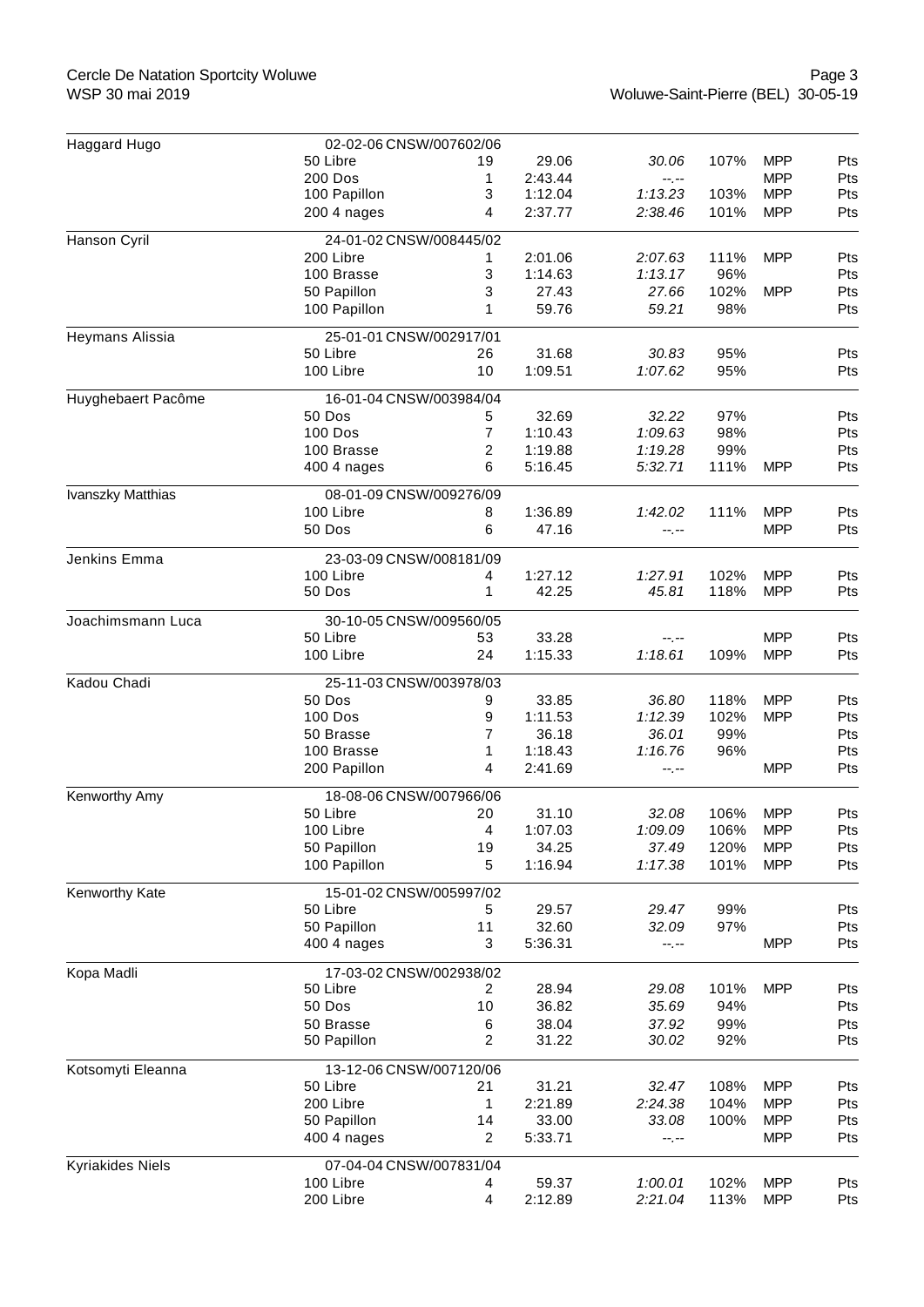## Cercle De Natation Sportcity Woluwe WSP 30 mai 2019

| Lams Alexia             | 02-11-04 CNSW/009514/04 |                |         |         |      |            |            |
|-------------------------|-------------------------|----------------|---------|---------|------|------------|------------|
|                         | 100 Libre               | 16             | 1:24.72 | 1:21.48 | 92%  |            | Pts        |
|                         | 200 Libre               | 14             | 2:59.22 | --.--   |      | <b>MPP</b> | Pts        |
|                         | 50 Brasse               | 34             | 49.71   | --.--   |      | <b>MPP</b> | Pts        |
| <b>Ledent Nell</b>      | 26-11-07 CNSW/009275/07 |                |         |         |      |            |            |
|                         | 50 Libre                | 52             | 34.19   | 38.17   | 125% | <b>MPP</b> | Pts        |
|                         | 100 Libre               | 4              | 1:13.82 | 1:17.84 | 111% | <b>MPP</b> | Pts        |
|                         | <b>100 Dos</b>          | 4              | 1:26.99 | 1:30.47 | 108% | <b>MPP</b> | Pts        |
|                         | 200 4 nages             | 8              | 3:08.53 | 3:12.29 | 104% | <b>MPP</b> | Pts        |
| Lednicka Hanka          | 15-01-01 CNSW/007003/01 |                |         |         |      |            |            |
|                         | 100 Brasse              | 2              | 1:26.43 | 1:26.30 | 100% |            | <b>Pts</b> |
|                         | 200 4 nages             | 3              | 2:41.46 | 2:38.23 | 96%  |            | Pts        |
| Lednicky Vit            | 03-01-99 CNSW/001496/99 |                |         |         |      |            |            |
|                         | 200 Papillon            | $\mathbf{1}$   | 2:13.84 | 2:12.07 | 97%  |            | Pts        |
| Loksik Branislav        | 14-09-03 CNSW/007835/03 |                |         |         |      |            |            |
|                         | 100 Libre               | 6              | 1:00.45 | 1:00.42 | 100% |            | Pts        |
|                         | 50 Papillon             | 13             | 29.97   | 30.23   | 102% | <b>MPP</b> | Pts        |
|                         | 200 Papillon            | 1              | 2:26.28 | 2:27.62 | 102% | <b>MPP</b> | Pts        |
| Lunakova Kristina       | 16-02-04 CNSW/003640/04 |                |         |         |      |            |            |
|                         | 50 Libre                | 14             | 30.42   | 30.00   | 97%  |            | Pts        |
|                         | 50 Dos                  | 3              | 33.86   | 33.61   | 99%  |            | Pts        |
|                         | 50 Papillon             | 4              | 31.72   | 30.83   | 94%  |            | Pts        |
| Mancini Luca            | 11-03-05 CNSW/005210/05 |                |         |         |      |            |            |
|                         | 50 Libre                | 42             | 32.04   | 32.50   | 103% | <b>MPP</b> | Pts        |
|                         | 100 Libre               | 10             | 1:08.20 | 1:09.48 | 104% | <b>MPP</b> | Pts        |
|                         | 50 Papillon             | 26             | 33.85   | 34.32   | 103% | <b>MPP</b> | Pts        |
| <b>Marion Xavier</b>    | 22-07-03 CNSW/003289/03 |                |         |         |      |            |            |
|                         | 50 Libre                | 5              | 26.21   | 26.16   | 100% |            | Pts        |
|                         | 200 Libre               | 1              | 2:03.73 | 2:01.94 | 97%  |            | Pts        |
| Moriau Pierrick         | 02-10-07 CNSW/008173/07 |                |         |         |      |            |            |
|                         | 50 Libre                | 47             | 32.45   | 34.26   | 111% | <b>MPP</b> | Pts        |
|                         | <b>100 Dos</b>          | 6              | 1:25.90 | 1:28.79 | 107% | <b>MPP</b> | Pts        |
|                         | 100 Brasse              | 3              | 1:37.55 | 1:38.12 | 101% | <b>MPP</b> | Pts        |
|                         | 200 4 nages             | 2              | 2:56.99 | 3:01.35 | 105% | <b>MPP</b> | Pts        |
| Moriau Thibault         | 18-09-99 CNSW/000632/99 |                |         |         |      |            |            |
|                         | 50 Libre                | $\overline{c}$ | 25.46   | 25.05   | 97%  |            | Pts        |
|                         | 50 Brasse               | $\overline{2}$ | 32.73   | 32.98   | 102% | <b>MPP</b> | Pts        |
| Noiset Sorenza          | 13-02-99 CNSW/000942/99 |                |         |         |      |            |            |
|                         | 50 Libre                | 49             | 33.71   | 32.81   | 95%  |            | Pts        |
|                         | 100 Libre               | 12             | 1:12.98 | 1:10.22 | 93%  |            | Pts        |
| Painvin Carolina        | 11-09-02 CNSW/005981/02 |                |         |         |      |            |            |
|                         | 50 Papillon             | 10             | 32.45   | 32.05   | 98%  |            | Pts        |
|                         | 100 Papillon            | 1              | 1:13.70 | 1:15.22 | 104% | <b>MPP</b> | Pts        |
| Painvin Nicolas         | 27-09-04 CNSW/007603/04 |                |         |         |      |            |            |
|                         | 50 Dos                  | 12             | 37.74   | 40.50   | 115% | <b>MPP</b> | Pts        |
| Palmero Pelaez Laura    | 07-06-05 CNSW/007626/05 |                |         |         |      |            |            |
|                         | 50 Libre                | 28             | 32.10   | 32.70   | 104% | <b>MPP</b> | Pts        |
|                         | 100 Libre               | 8              | 1:08.78 | 1:10.62 | 105% | <b>MPP</b> | Pts        |
|                         | 50 Brasse               | 15             | 41.06   | 45.44   | 122% | <b>MPP</b> | Pts        |
| Pena Fernandez Juliette | 26-03-03 CNSW/003283/03 |                |         |         |      |            |            |
|                         | 200 Libre               | 9              | 2:37.10 | 2:39.22 | 103% | <b>MPP</b> | Pts        |
|                         | 50 Papillon             | 25             | 35.17   | 37.36   | 113% | <b>MPP</b> | Pts        |
| Polito Grégory          | 06-11-07 CNSW/009262/07 |                |         |         |      |            |            |
|                         | 100 Libre               | 18             | 1:28.90 |         |      | <b>MPP</b> | <b>Pts</b> |
|                         | 100 Dos                 | 26             | 1:48.89 | --.--   |      | <b>MPP</b> | Pts        |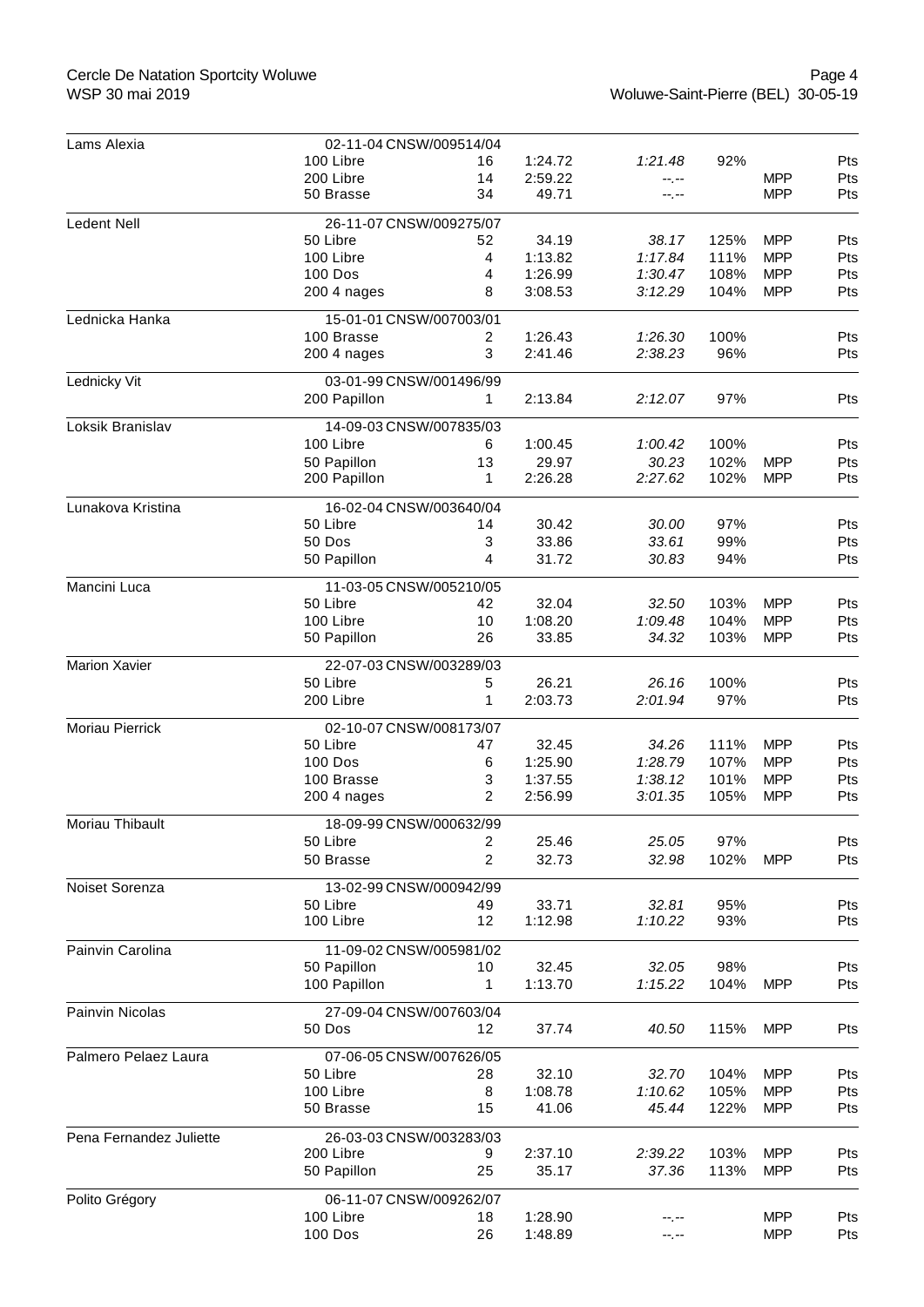## Cercle De Natation Sportcity Woluwe WSP 30 mai 2019

| Porton Olivia            | 25-08-02 CNSW/001660/02 |    |         |                                                                                                                                                                                                                                                                                                                                                                                                                                                                                                                                                                                                                                                                                                                                                                                                                                     |      |            |     |
|--------------------------|-------------------------|----|---------|-------------------------------------------------------------------------------------------------------------------------------------------------------------------------------------------------------------------------------------------------------------------------------------------------------------------------------------------------------------------------------------------------------------------------------------------------------------------------------------------------------------------------------------------------------------------------------------------------------------------------------------------------------------------------------------------------------------------------------------------------------------------------------------------------------------------------------------|------|------------|-----|
|                          | 50 Libre                | 33 | 32.53   |                                                                                                                                                                                                                                                                                                                                                                                                                                                                                                                                                                                                                                                                                                                                                                                                                                     |      |            |     |
|                          | 100 Libre               | 11 | 1:11.92 |                                                                                                                                                                                                                                                                                                                                                                                                                                                                                                                                                                                                                                                                                                                                                                                                                                     |      |            |     |
|                          | 200 Libre               | 6  | 2:37.23 | 2:34.95                                                                                                                                                                                                                                                                                                                                                                                                                                                                                                                                                                                                                                                                                                                                                                                                                             | 97%  |            | Pts |
|                          | 50 Papillon             | 22 | 34.86   | 35.15                                                                                                                                                                                                                                                                                                                                                                                                                                                                                                                                                                                                                                                                                                                                                                                                                               | 102% | <b>MPP</b> |     |
| <b>Regnier Marion</b>    | 15-10-90 CNSW/009410/90 |    |         | 32.20<br>98%<br>Pts<br>1:11.50<br>99%<br>Pts<br>Pts<br>MPP<br>Pts<br>--.--<br><b>MPP</b><br>Pts<br>--.--<br><b>MPP</b><br>Pts<br>--.--<br><b>MPP</b><br>Pts<br>--.--<br><b>MPP</b><br>Pts<br>--.--<br><b>MPP</b><br>Pts<br>--.--<br><b>MPP</b><br>Pts<br>--.--<br>128%<br><b>MPP</b><br>Pts<br>46.30<br>100%<br>1:29.91<br>Pts<br>97%<br>30.45<br>Pts<br>35.67<br>102%<br><b>MPP</b><br>Pts<br>121%<br><b>MPP</b><br>1:34.16<br>Pts<br><b>MPP</b><br>Pts<br>--.--<br>105%<br><b>MPP</b><br>Pts<br>1:27.32<br>52.87<br>113%<br><b>MPP</b><br>Pts<br>96%<br>1:01.75<br>Pts<br>2:15.76<br>96%<br>Pts<br>37.79<br>101%<br><b>MPP</b><br>Pts<br>31.91<br>99%<br>Pts<br><b>MPP</b><br>Pts<br><b>MPP</b><br>Pts<br>----<br><b>MPP</b><br>Pts<br>--.--<br><b>MPP</b><br>Pts<br>--.--<br>88%<br>Pts<br>1:29.05<br><b>MPP</b><br>Pts<br>--.-- |      |            |     |
|                          | 50 Libre                | 10 | 30.26   |                                                                                                                                                                                                                                                                                                                                                                                                                                                                                                                                                                                                                                                                                                                                                                                                                                     |      |            |     |
|                          | 50 Brasse               | 1  | 36.44   |                                                                                                                                                                                                                                                                                                                                                                                                                                                                                                                                                                                                                                                                                                                                                                                                                                     |      |            |     |
|                          | 100 Brasse              | 1  | 1:18.80 |                                                                                                                                                                                                                                                                                                                                                                                                                                                                                                                                                                                                                                                                                                                                                                                                                                     |      |            |     |
|                          | 200 Brasse              | 2  | 3:00.50 |                                                                                                                                                                                                                                                                                                                                                                                                                                                                                                                                                                                                                                                                                                                                                                                                                                     |      |            |     |
| <b>Ricketts Clara</b>    | 24-05-02 CNSW/004262/02 |    |         |                                                                                                                                                                                                                                                                                                                                                                                                                                                                                                                                                                                                                                                                                                                                                                                                                                     |      |            |     |
|                          | 200 Libre               | 7  | 2:55.45 |                                                                                                                                                                                                                                                                                                                                                                                                                                                                                                                                                                                                                                                                                                                                                                                                                                     |      |            |     |
|                          | 50 Papillon             | 31 | 36.00   |                                                                                                                                                                                                                                                                                                                                                                                                                                                                                                                                                                                                                                                                                                                                                                                                                                     |      |            |     |
|                          | 200 4 nages             | 5  | 3:04.35 |                                                                                                                                                                                                                                                                                                                                                                                                                                                                                                                                                                                                                                                                                                                                                                                                                                     |      |            |     |
| Ricketts John            | 18-04-05 CNSW/007942/05 |    |         |                                                                                                                                                                                                                                                                                                                                                                                                                                                                                                                                                                                                                                                                                                                                                                                                                                     |      |            |     |
|                          | 50 Dos                  | 16 | 40.86   |                                                                                                                                                                                                                                                                                                                                                                                                                                                                                                                                                                                                                                                                                                                                                                                                                                     |      |            |     |
|                          | <b>100 Dos</b>          | 13 | 1:30.10 |                                                                                                                                                                                                                                                                                                                                                                                                                                                                                                                                                                                                                                                                                                                                                                                                                                     |      |            |     |
| Robin Thomas             | 02-03-00 CNSW/002075/00 |    |         |                                                                                                                                                                                                                                                                                                                                                                                                                                                                                                                                                                                                                                                                                                                                                                                                                                     |      |            |     |
|                          | 50 Dos                  | 2  | 30.84   |                                                                                                                                                                                                                                                                                                                                                                                                                                                                                                                                                                                                                                                                                                                                                                                                                                     |      |            |     |
|                          | 50 Brasse               | 6  | 35.40   |                                                                                                                                                                                                                                                                                                                                                                                                                                                                                                                                                                                                                                                                                                                                                                                                                                     |      |            |     |
| Sallai Attila Hunor      | 19-11-06 CNSW/007609/06 |    |         |                                                                                                                                                                                                                                                                                                                                                                                                                                                                                                                                                                                                                                                                                                                                                                                                                                     |      |            |     |
|                          | 100 Papillon            | 8  | 1:25.49 |                                                                                                                                                                                                                                                                                                                                                                                                                                                                                                                                                                                                                                                                                                                                                                                                                                     |      |            |     |
|                          | 400 4 nages             | 18 | 6:23.84 |                                                                                                                                                                                                                                                                                                                                                                                                                                                                                                                                                                                                                                                                                                                                                                                                                                     |      |            |     |
| Samy Farid Nathalie      | 15-10-09 CNSW/008182/09 |    |         |                                                                                                                                                                                                                                                                                                                                                                                                                                                                                                                                                                                                                                                                                                                                                                                                                                     |      |            |     |
|                          | 100 Libre               | 2  | 1:25.34 |                                                                                                                                                                                                                                                                                                                                                                                                                                                                                                                                                                                                                                                                                                                                                                                                                                     |      |            |     |
|                          | 50 Dos                  | 6  | 49.71   |                                                                                                                                                                                                                                                                                                                                                                                                                                                                                                                                                                                                                                                                                                                                                                                                                                     |      |            |     |
| <b>Schoemans Coralie</b> | 13-06-02 CNSW/009350/02 |    |         |                                                                                                                                                                                                                                                                                                                                                                                                                                                                                                                                                                                                                                                                                                                                                                                                                                     |      |            |     |
|                          | 100 Libre               | 1. | 1:02.87 |                                                                                                                                                                                                                                                                                                                                                                                                                                                                                                                                                                                                                                                                                                                                                                                                                                     |      |            |     |
|                          | 200 Libre               | 1  | 2:18.59 |                                                                                                                                                                                                                                                                                                                                                                                                                                                                                                                                                                                                                                                                                                                                                                                                                                     |      |            |     |
|                          | 50 Brasse               | 3  | 37.66   |                                                                                                                                                                                                                                                                                                                                                                                                                                                                                                                                                                                                                                                                                                                                                                                                                                     |      |            |     |
|                          | 50 Papillon             | 6  | 32.06   |                                                                                                                                                                                                                                                                                                                                                                                                                                                                                                                                                                                                                                                                                                                                                                                                                                     |      |            |     |
| Schoemans Stéphanie      | 25-05-00 CNSW/009655/00 |    |         |                                                                                                                                                                                                                                                                                                                                                                                                                                                                                                                                                                                                                                                                                                                                                                                                                                     |      |            |     |
|                          | 100 Libre               | 4  | 1:05.37 |                                                                                                                                                                                                                                                                                                                                                                                                                                                                                                                                                                                                                                                                                                                                                                                                                                     |      |            |     |
|                          | <b>100 Dos</b>          | 5  | 1:16.68 |                                                                                                                                                                                                                                                                                                                                                                                                                                                                                                                                                                                                                                                                                                                                                                                                                                     |      |            |     |
|                          | 50 Brasse               | 7  | 38.15   |                                                                                                                                                                                                                                                                                                                                                                                                                                                                                                                                                                                                                                                                                                                                                                                                                                     |      |            |     |
|                          | 200 4 nages             | 1  | 2:36.70 |                                                                                                                                                                                                                                                                                                                                                                                                                                                                                                                                                                                                                                                                                                                                                                                                                                     |      |            |     |
| Seguy James              | 23-06-09 CNSW/009515/09 |    |         |                                                                                                                                                                                                                                                                                                                                                                                                                                                                                                                                                                                                                                                                                                                                                                                                                                     |      |            |     |
|                          | 100 Libre               | 7  | 1:34.73 |                                                                                                                                                                                                                                                                                                                                                                                                                                                                                                                                                                                                                                                                                                                                                                                                                                     |      |            |     |
|                          | 50 Dos                  | 5  | 46.01   |                                                                                                                                                                                                                                                                                                                                                                                                                                                                                                                                                                                                                                                                                                                                                                                                                                     |      |            |     |
| Simon Veronika           | 03-05-07 CNSW/009279/07 |    |         |                                                                                                                                                                                                                                                                                                                                                                                                                                                                                                                                                                                                                                                                                                                                                                                                                                     |      |            |     |
|                          | 100 Libre               | 19 | 1:31.53 | 1:35.35                                                                                                                                                                                                                                                                                                                                                                                                                                                                                                                                                                                                                                                                                                                                                                                                                             | 109% | <b>MPP</b> | Pts |
|                          | 200 Libre               | 10 | 3:22.55 | --.--                                                                                                                                                                                                                                                                                                                                                                                                                                                                                                                                                                                                                                                                                                                                                                                                                               |      | <b>MPP</b> | Pts |
|                          | 50 Brasse               | 38 | 51.59   | --.--                                                                                                                                                                                                                                                                                                                                                                                                                                                                                                                                                                                                                                                                                                                                                                                                                               |      | <b>MPP</b> | Pts |
| <b>Teston Marco</b>      | 12-06-94 CNSW/000326/94 |    |         |                                                                                                                                                                                                                                                                                                                                                                                                                                                                                                                                                                                                                                                                                                                                                                                                                                     |      |            |     |
|                          | 50 Libre                | 6  | 26.84   | 26.62                                                                                                                                                                                                                                                                                                                                                                                                                                                                                                                                                                                                                                                                                                                                                                                                                               | 98%  |            | Pts |
| Thisse Zoé               | 07-04-06 CNSW/009278/06 |    |         |                                                                                                                                                                                                                                                                                                                                                                                                                                                                                                                                                                                                                                                                                                                                                                                                                                     |      |            |     |
|                          | 50 Libre                | 55 | 34.46   | --.--                                                                                                                                                                                                                                                                                                                                                                                                                                                                                                                                                                                                                                                                                                                                                                                                                               |      | <b>MPP</b> | Pts |
|                          | 100 Libre               | 25 | 1:15.95 | --.--                                                                                                                                                                                                                                                                                                                                                                                                                                                                                                                                                                                                                                                                                                                                                                                                                               |      | <b>MPP</b> | Pts |
| <b>Triest Eloise</b>     | 30-01-05 CNSW/009516/05 |    |         |                                                                                                                                                                                                                                                                                                                                                                                                                                                                                                                                                                                                                                                                                                                                                                                                                                     |      |            |     |
|                          | 50 Libre                | 31 | 32.48   | $-1 - 1 - 1 = 0$                                                                                                                                                                                                                                                                                                                                                                                                                                                                                                                                                                                                                                                                                                                                                                                                                    |      | <b>MPP</b> | Pts |
|                          | 100 Libre               | 22 | 1:14.72 | 1:19.72                                                                                                                                                                                                                                                                                                                                                                                                                                                                                                                                                                                                                                                                                                                                                                                                                             | 114% | <b>MPP</b> | Pts |
|                          | 400 Libre               | 20 | 5:57.68 | $-1 - 1 - 1 = 0$                                                                                                                                                                                                                                                                                                                                                                                                                                                                                                                                                                                                                                                                                                                                                                                                                    |      | <b>MPP</b> | Pts |
| Usula Marco              | 06-07-90 CNSW/009303/90 |    |         |                                                                                                                                                                                                                                                                                                                                                                                                                                                                                                                                                                                                                                                                                                                                                                                                                                     |      |            |     |
|                          | 50 Brasse               | 1. | 31.60   | --.--                                                                                                                                                                                                                                                                                                                                                                                                                                                                                                                                                                                                                                                                                                                                                                                                                               |      | <b>MPP</b> | Pts |
|                          | 100 Brasse              | 1  | 1:08.78 | --.--                                                                                                                                                                                                                                                                                                                                                                                                                                                                                                                                                                                                                                                                                                                                                                                                                               |      | <b>MPP</b> | Pts |
|                          | 200 Brasse              | 1  | 2:31.05 | $-1 - 1 - 1 = 0$                                                                                                                                                                                                                                                                                                                                                                                                                                                                                                                                                                                                                                                                                                                                                                                                                    |      | <b>MPP</b> | Pts |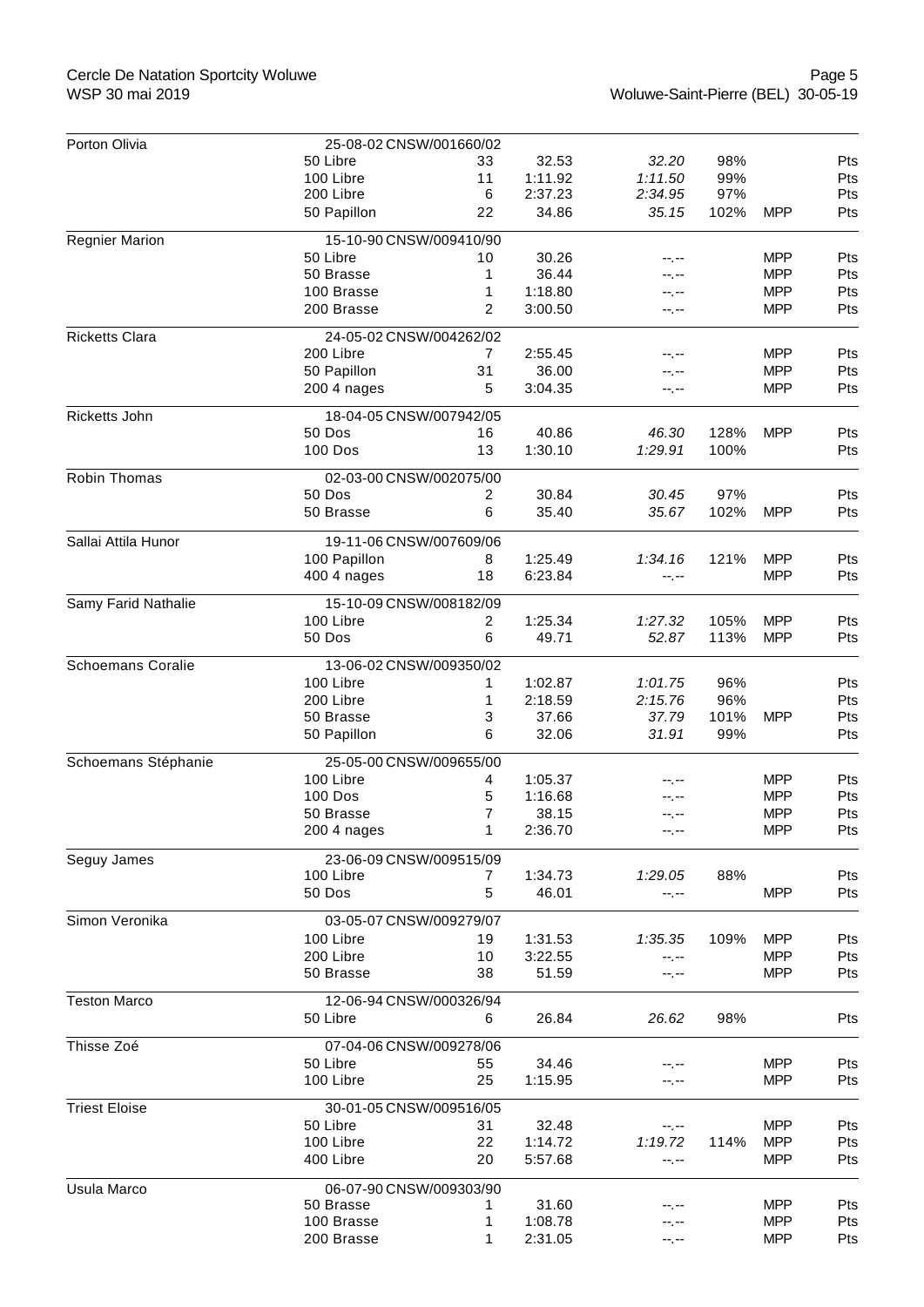| Van Bellegem Simon      | 09-05-06 CNSW/007001/06 |             |         |         |      |            |     |  |  |
|-------------------------|-------------------------|-------------|---------|---------|------|------------|-----|--|--|
|                         | 50 Libre                | 32          | 30.03   | 30.10   | 100% | <b>MPP</b> | Pts |  |  |
|                         | 200 Libre               | $\,$ 5 $\,$ | 2:22.20 | 2:24.18 | 103% | <b>MPP</b> | Pts |  |  |
|                         | 50 Dos                  | 7           | 33.47   | 36.18   | 117% | <b>MPP</b> | Pts |  |  |
|                         | 100 Brasse              | 3           | 1:27.28 | 1:30.65 | 108% | <b>MPP</b> | Pts |  |  |
| Van der Schueren Margot | 03-05-03 CNSW/007712/03 |             |         |         |      |            |     |  |  |
|                         | 50 Libre                | 46          | 33.59   | 35.02   | 109% | <b>MPP</b> | Pts |  |  |
|                         | 100 Libre               | 12          | 1:13.90 | 1:12.89 | 97%  |            | Pts |  |  |
| Van Espen Manon         | 22-03-07 CNSW/008184/07 |             |         |         |      |            |     |  |  |
|                         | 50 Libre                | 43          | 33.22   | 34.68   | 109% | <b>MPP</b> | Pts |  |  |
|                         | 100 Libre               | 3           | 1:11.56 | 1:11.78 | 101% | <b>MPP</b> | Pts |  |  |
|                         | 100 Papillon            | 2           | 1:30.52 | 1:42.53 | 128% | <b>MPP</b> | Pts |  |  |
|                         | 200 4 nages             | 3           | 3:01.58 | 3:04.02 | 103% | <b>MPP</b> | Pts |  |  |
| Van Oudenhove Ninon     | 04-04-02 CNSW/004017/02 |             |         |         |      |            |     |  |  |
|                         | 100 Libre               | 5           | 1:06.08 | 1:05.65 | 99%  |            | Pts |  |  |
|                         | 200 Libre               | 5           | 2:30.06 | 2:26.76 | 96%  |            | Pts |  |  |
|                         | 100 Dos                 | 4           | 1:16.32 | 1:16.27 | 100% |            | Pts |  |  |
| Vandenhoven Joachim     | 19-04-05 CNSW/007666/05 |             |         |         |      |            |     |  |  |
|                         | 50 Libre                | 13          | 28.31   | 30.83   | 119% | <b>MPP</b> | Pts |  |  |
|                         | <b>100 Dos</b>          | 1           | 1:10.63 | 1:12.94 | 107% | <b>MPP</b> | Pts |  |  |
|                         | 100 Brasse              | 1           | 1:17.40 | 1:27.53 | 128% | <b>MPP</b> | Pts |  |  |
|                         | 200 Papillon            | 1           | 2:47.75 | 2:47.88 | 100% | <b>MPP</b> | Pts |  |  |
| Vasilescu Ioana         | 27-09-07 CNSW/008183/07 |             |         |         |      |            |     |  |  |
|                         | 50 Libre                | 67          | 37.43   | 40.87   | 119% | <b>MPP</b> | Pts |  |  |
|                         | 100 Libre               | 17          | 1:26.63 | 1:34.13 | 118% | <b>MPP</b> | Pts |  |  |
| Vatovec Arabela         | 13-02-08 CNSW/008289/08 |             |         |         |      |            |     |  |  |
|                         | 100 Libre               | 6           | 1:14.99 | 1:17.00 | 105% | <b>MPP</b> | Pts |  |  |
|                         | 400 Libre               | 11          | 5:34.32 | 6:06.20 | 120% | <b>MPP</b> | Pts |  |  |
|                         | 100 Dos                 | 5           | 1:27.07 | 1:31.22 | 110% | <b>MPP</b> | Pts |  |  |
|                         | 200 4 nages             | 6           | 3:05.77 | --.--   |      | <b>MPP</b> | Pts |  |  |
| Visdeloup Malo          | 29-04-06 CNSW/009349/06 |             |         |         |      |            |     |  |  |
|                         | 200 Libre               | 15          | 2:48.29 |         |      | <b>MPP</b> | Pts |  |  |
|                         | 50 Papillon             | 38          | 43.31   | --.--   |      | <b>MPP</b> | Pts |  |  |
| <b>Webers Giorgia</b>   | 21-12-05 CNSW/007679/05 |             |         |         |      |            |     |  |  |
|                         | 200 Libre               | 4           | 2:28.32 | 2:35.50 | 110% | <b>MPP</b> | Pts |  |  |
|                         | 400 Libre               | 6           | 5:04.56 | 5:09.36 | 103% | <b>MPP</b> | Pts |  |  |
|                         | 200 4 nages             | 2           | 2:44.18 | 2:48.66 | 106% | <b>MPP</b> | Pts |  |  |
|                         | 400 4 nages             | 8           | 5:39.92 | --.--   |      | <b>MPP</b> | Pts |  |  |
| <b>Webers Giulia</b>    | 26-08-03 CNSW/007681/03 |             |         |         |      |            |     |  |  |
|                         | 200 Libre               | 11          | 2:44.15 |         |      | <b>MPP</b> | Pts |  |  |
|                         | 100 Dos                 | 3           | 1:24.56 | 1:25.21 | 102% | <b>MPP</b> | Pts |  |  |
| Welters Sébastien       | 29-01-02 CNSW/004274/02 |             |         |         |      |            |     |  |  |
|                         | 50 Libre                | 34          | 30.49   | 32.58   | 114% | <b>MPP</b> | Pts |  |  |
|                         | 100 Libre               | 10          | 1:11.98 | 1:09.22 | 92%  |            | Pts |  |  |
|                         | 50 Papillon             | 22          | 32.13   | 37.05   | 133% | <b>MPP</b> | Pts |  |  |
|                         | 100 Papillon            | 11          | 1:18.56 | 1:15.94 | 93%  |            | Pts |  |  |
| <b>Whitten Dario</b>    | 16-05-05 CNSW/008803/05 |             |         |         |      |            |     |  |  |
|                         | 50 Libre                | 49          | 32.75   | --.--   |      | <b>MPP</b> | Pts |  |  |
|                         | 100 Libre               | 19          | 1:13.92 | 1:14.72 | 102% | <b>MPP</b> | Pts |  |  |
| Wild Joséphine          | 12-12-01 CNSW/001657/01 |             |         |         |      |            |     |  |  |
|                         | 50 Libre                | 47          | 33.65   | 31.33   | 87%  |            | Pts |  |  |
|                         | 100 Libre               | 13          | 1:13.07 | 1:08.69 | 88%  |            | Pts |  |  |
|                         | 200 4 nages             | 6           | 3:05.48 | 2:57.23 | 91%  |            | Pts |  |  |